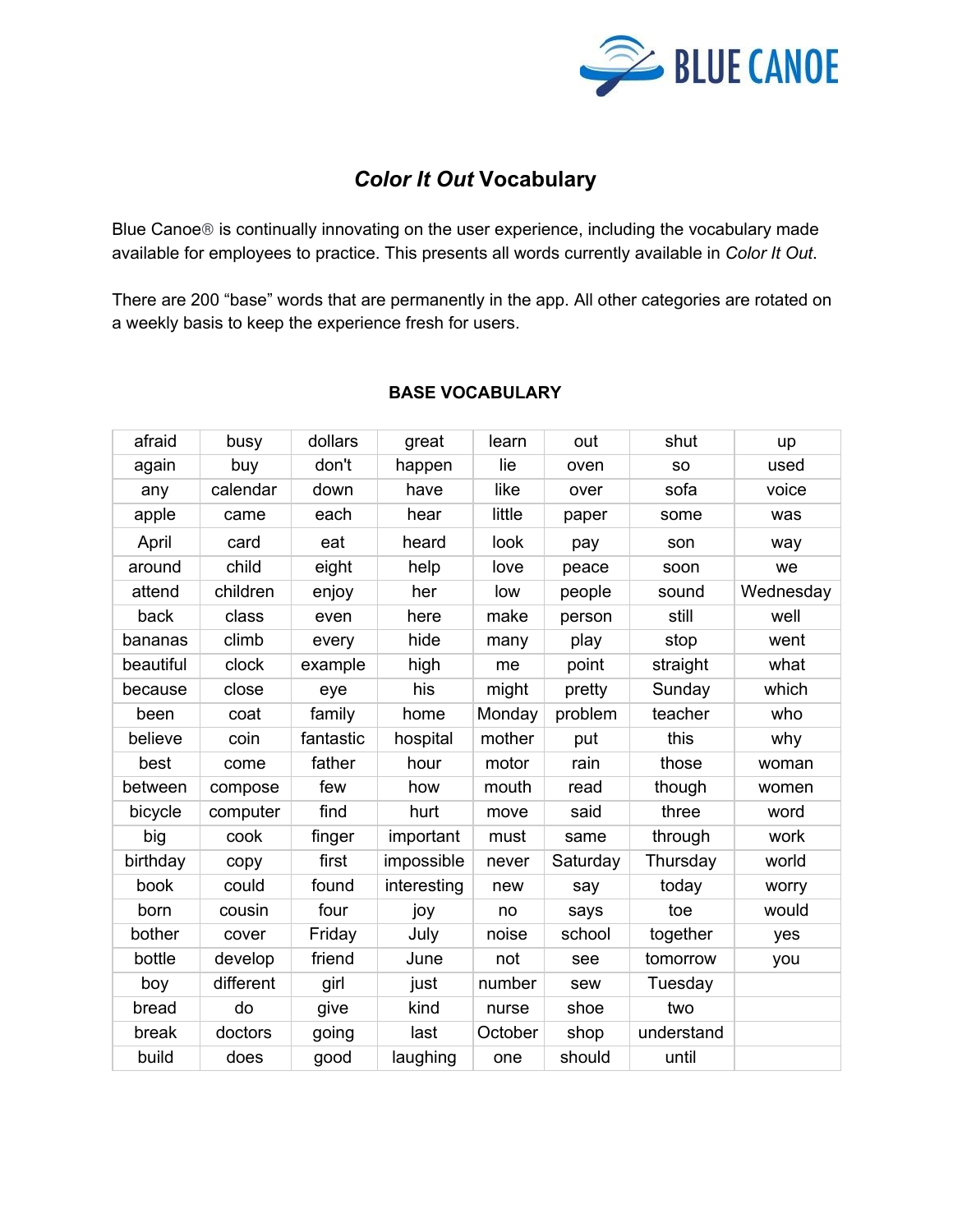

### **PROFESSIONAL VOCABULARY**

| <b>Accounting 1</b> | <b>Accounting 2</b> | <b>Business 1</b> | <b>Business 2</b> | <b>Business 3</b> |
|---------------------|---------------------|-------------------|-------------------|-------------------|
| accrual             | accounting          | accountability    | agenda            | achieve           |
| deferred            | accrued             | agreement         | annual            | advancement       |
| deposit             | allocation          | automatic         | balance           | authorization     |
| direct              | appreciation        | cancellation      | benefit           | authorize         |
| dunning             | auditor             | due               | bonus             | budget            |
| entry               | billing             | initial           | brand             | collaborate       |
| equity              | bonds               | installation      | clause            | commercial        |
| fiscal              | <b>CPA</b>          | internet          | client            | competition       |
| gross               | debit               | knew              | consumer          | competitor        |
| income              | depreciation        | lease             | expand            | consensus         |
| intangible          | diversification     | ledger            | invoice           | cubicle           |
| loss                | finance             | maintenance       | marketing         | equipment         |
| outstanding         | flow                | phase             | null              | facilitate        |
| overhead            | inventory           | queue             | outlook           | feedback          |
| proprietor          | invoicing           | receiver          | profit            | guarantee         |
| ratio               | liability           | recurring         | research          | guidance          |
| reimbursement       | liable              | removal           | risk              | implement         |
| statement           | liquid              | satellite         | salary            | leverage          |
| turnover            | liquidity           | technician        | stipulate         | motivate          |
| variable            | payment             | transaction       | stock             | negotiate         |
| withdrawal          | principle           |                   | strategy          | promotion         |
| withholding         | Quickbooks          |                   | trademark         | retail            |
| worth               | receivable          |                   | void              | supervise         |
| Xero                | <b>ROI</b>          |                   | wages             | target            |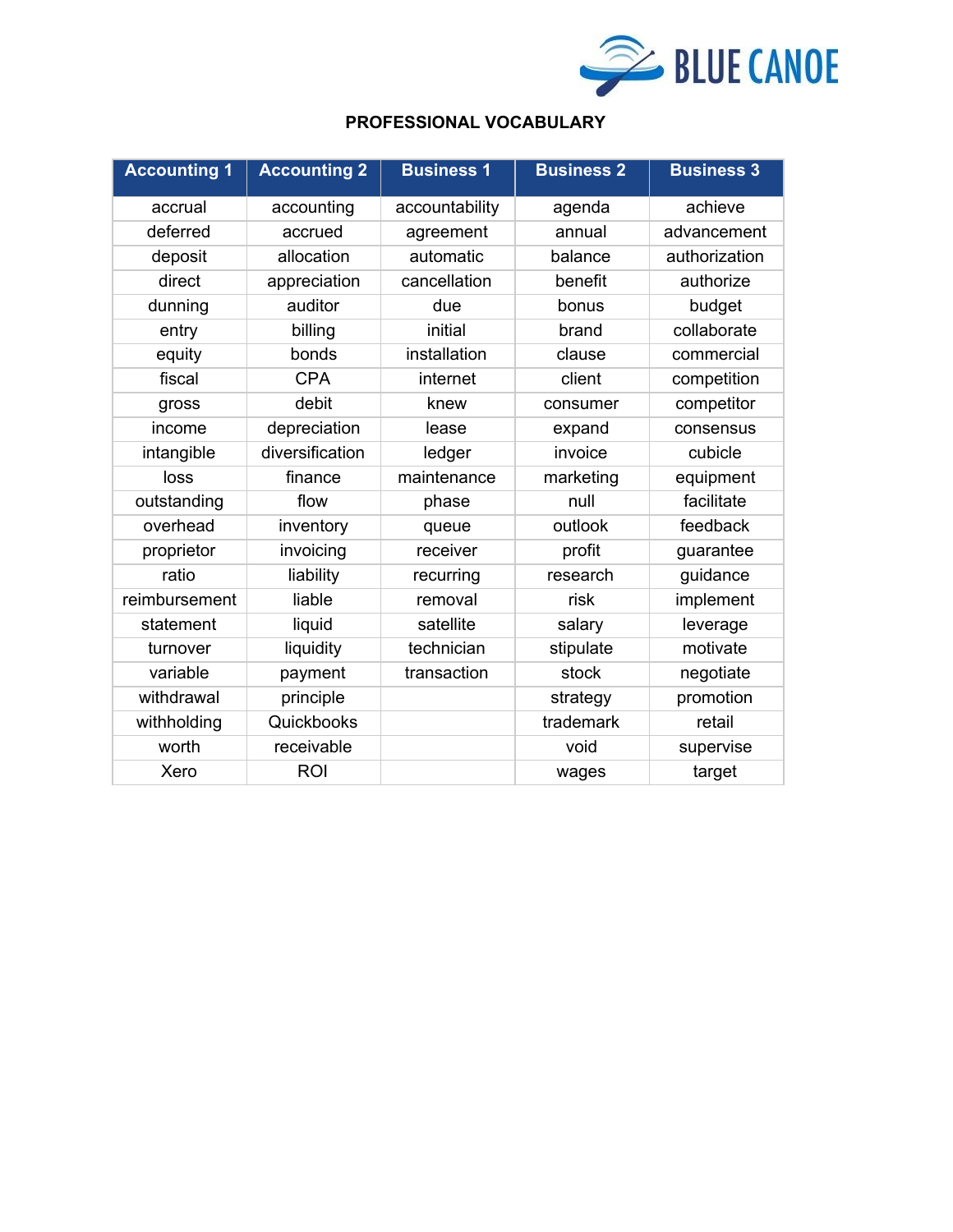

| <b>High Tech 1</b> | <b>High Tech 2</b> | <b>High Tech 3</b> | <b>High Tech 4</b> | <b>High Tech 5</b> | <b>High Tech 6</b> |
|--------------------|--------------------|--------------------|--------------------|--------------------|--------------------|
| back-end           | algorithm          | attribute          | analysis           | accuracy           | accurate           |
| beta               | assets             | broadband          | attachment         | approximately      | application        |
| career             | compatibility      | browser            | bandwidth          | array              | appropriate        |
| challenge          | conversion         | circuit            | binary             | attribution        | arbitrary          |
| customer           | data               | damage             | boilerplate        | authenticate       | architecture       |
| customize          | design             | debug              | configure          | column             | average            |
| cycle              | digital            | define             | cryptography       | compatible         | boolean            |
| deadline           | distribution       | developer          | dashboard          | compile            | certificate        |
| defect             | element            | domain             | encode             | component          | concurrency        |
| developer          | keyboard           | filename           | encryption         | confidence         | cooperative        |
| entertainment      | model              | intermittent       | ethernet           | contiguous         | criteria           |
| front-end          | modem              | iterate            | icon               | continuity         | desktop            |
| interview          | program            | metadata           | install            | device             | differentiate      |
| iterate            | random             | multidimensional   | language           | division           | digital            |
| manager            | robot              | PowerPoint         | library            | documentation      | exclusion          |
| meeting            | scalable           | processor          | maintenance        | download           | file               |
| product            | suffix             | queues             | memory             | eliminate          | fragmentation      |
| professional       | symmetrical        | reality            | multiprocessing    | exchange           | frequency          |
| project            | system             | recognition        | property           | fundamental        | identify           |
| recruitment        | theoretical        | remote             | search             | identification     | internet           |
| release            | troubleshooting    | screenshot         | secure             | identity           | intuitive          |
| schedule           | unusual            | semaphore          | sequence           | integrated         | measurement        |
| software           | username           | specifications     |                    | irrational         | peripheral         |
| version            | wireless           | token              |                    | latency            | pointer            |
|                    |                    |                    |                    | manipulate         | quality            |
|                    |                    |                    |                    | mutual             | quantifiable       |
|                    |                    |                    |                    | operator           | redundancy         |
|                    |                    |                    |                    | phenomenon         | relational         |
|                    |                    |                    |                    | problematic        | restore            |
|                    |                    |                    |                    | resources          | router             |
|                    |                    |                    |                    | security           | sequential         |
|                    |                    |                    |                    | simultaneous       | signature          |
|                    |                    |                    |                    | substitute         | specificity        |
|                    |                    |                    |                    | symmetry           | standardize        |
|                    |                    |                    |                    | temperature        | variability        |
|                    |                    |                    |                    | theory             | verification       |
|                    |                    |                    |                    | trivial            |                    |
|                    |                    |                    |                    | virus              |                    |
|                    |                    |                    |                    | voice              |                    |
|                    |                    |                    |                    | volume             |                    |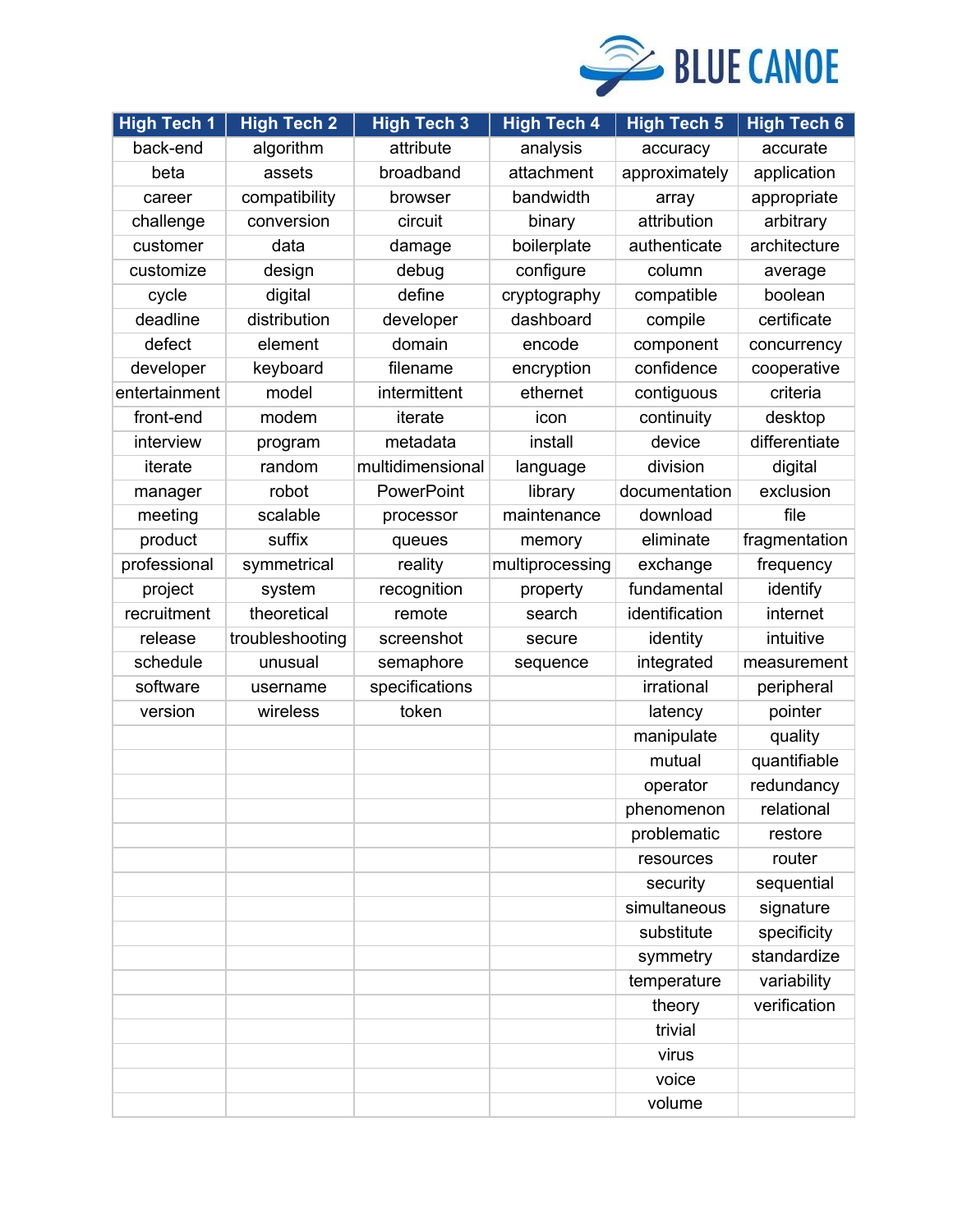

| <b>Sales and</b><br><b>Marketing 1</b> | <b>Sales and</b><br><b>Marketing 2</b> | <b>Software 1</b> | <b>Technology</b> |
|----------------------------------------|----------------------------------------|-------------------|-------------------|
| analytics                              | proposition                            | alert             | cache             |
| <b>API</b>                             | acquisition                            | android           | chip              |
| boost                                  | advance                                | antivirus         | compression       |
| branding                               | bulk                                   | app               | cyber             |
| checkout                               | buyer                                  | crash             | database          |
| commission                             | cost                                   | document          | firewall          |
| email                                  | deal                                   | embedded          | gateway           |
| engagement                             | exclusive                              | error             | hardware          |
| evergreen                              | goal                                   | function          | hotspot           |
| infographic                            | margin                                 | helpdesk          | information       |
| keyword                                | offer                                  | hosted            | <b>JPEG</b>       |
| launch                                 | opportunity                            | hybrid            | layer             |
| onboarding                             | pipeline                               | install           | notifications     |
| optimization                           | pricing                                | Java              | offline           |
| press                                  | prospect                               | malware           | online            |
| quota                                  | quote                                  | methods           | pixel             |
| recommend                              | reduction                              | modelling         | plug-in           |
| submit                                 | representative                         | shareware         | resolution        |
| supplier                               | revenue                                | sync              | site              |
| survey                                 | sales                                  | technology        | smartphone        |
| team                                   | salesforce                             | user              | spam              |
| terms                                  | service                                | virtual           | tablet            |
| trends                                 | warranty                               | Windows           | Wi-Fi             |
| viral                                  | wholesale                              | <b>WYSIWYG</b>    | zip               |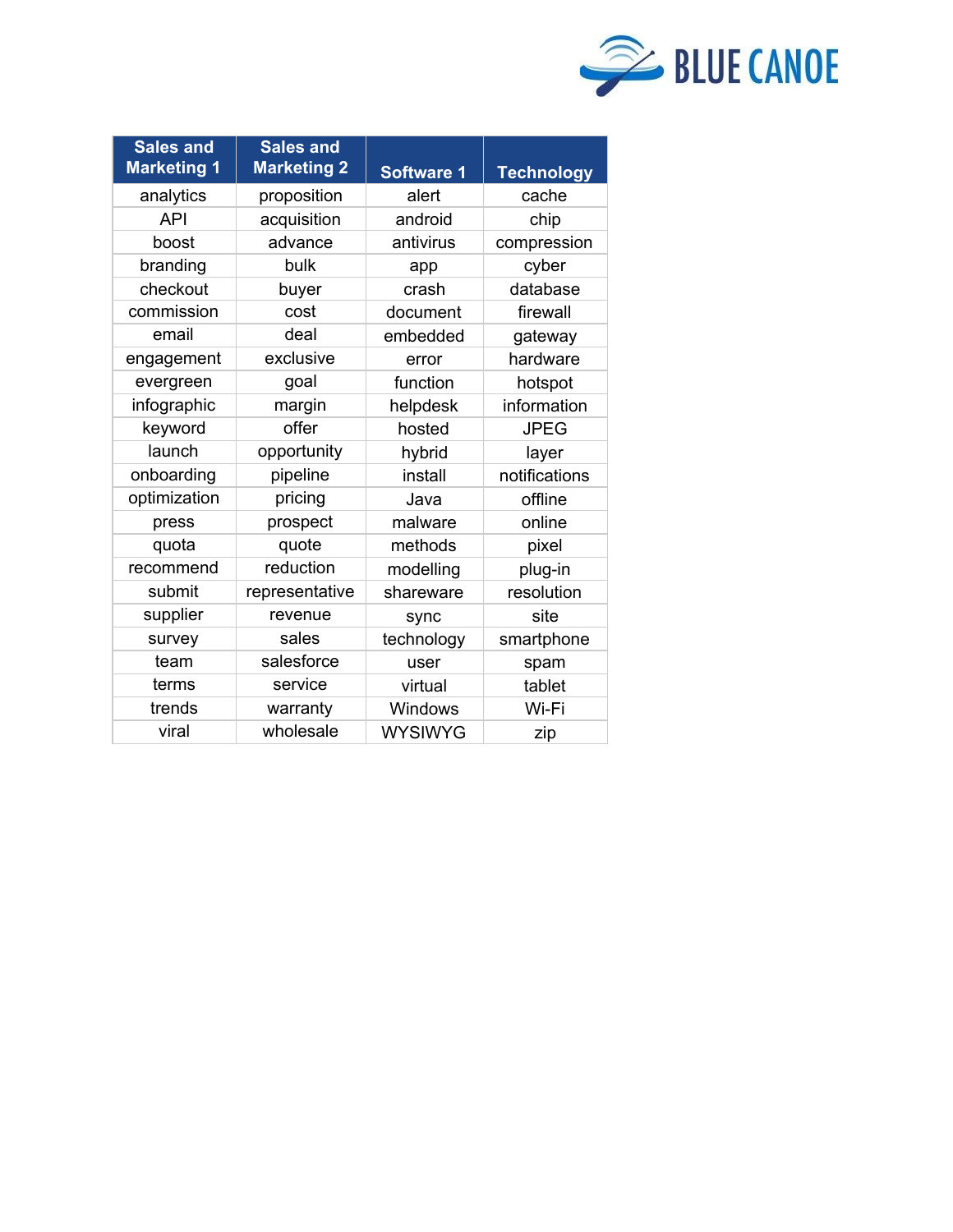

### **TEST PREP-SPECIFIC VOCABULARY**

| <b>TEST1</b> | <b>TEST 2</b> | <b>TEST 3</b> |
|--------------|---------------|---------------|
| agitate      | affliction    | abandon       |
| ambiguous    | affluent      | acquire       |
| concoct      | arduous       | alias         |
| deprive      | enchant       | ample         |
| diligent     | enthral       | anticipate    |
| dubious      | flimsy        | bestow        |
| endeavor     | incentive     | camaraderie   |
| exploit      | leash         | collide       |
| fraud        | maximize      | cultivation   |
| impediment   | meddle        | demand        |
| irate        | obsolete      | expectation   |
| jeopardy     | quenching     | gather        |
| lucrative    | refurbished   | intensify     |
| neglect      | reverberate   | intervene     |
| reticent     | satiated      | nourish       |
| rigor        | scattered     | obstacle      |
| salvage      | shunned       | obtain        |
| shatter      | subsequent    | opponent      |
| strive       | sustainable   | persevere     |
| succumb      | taciturn      | plunge        |
| tentative    | tremor        | precipitation |
| treacherous  | uproar        | prone         |
| vehement     | vanity        | ruin          |
| vindicate    | vigilance     | strain        |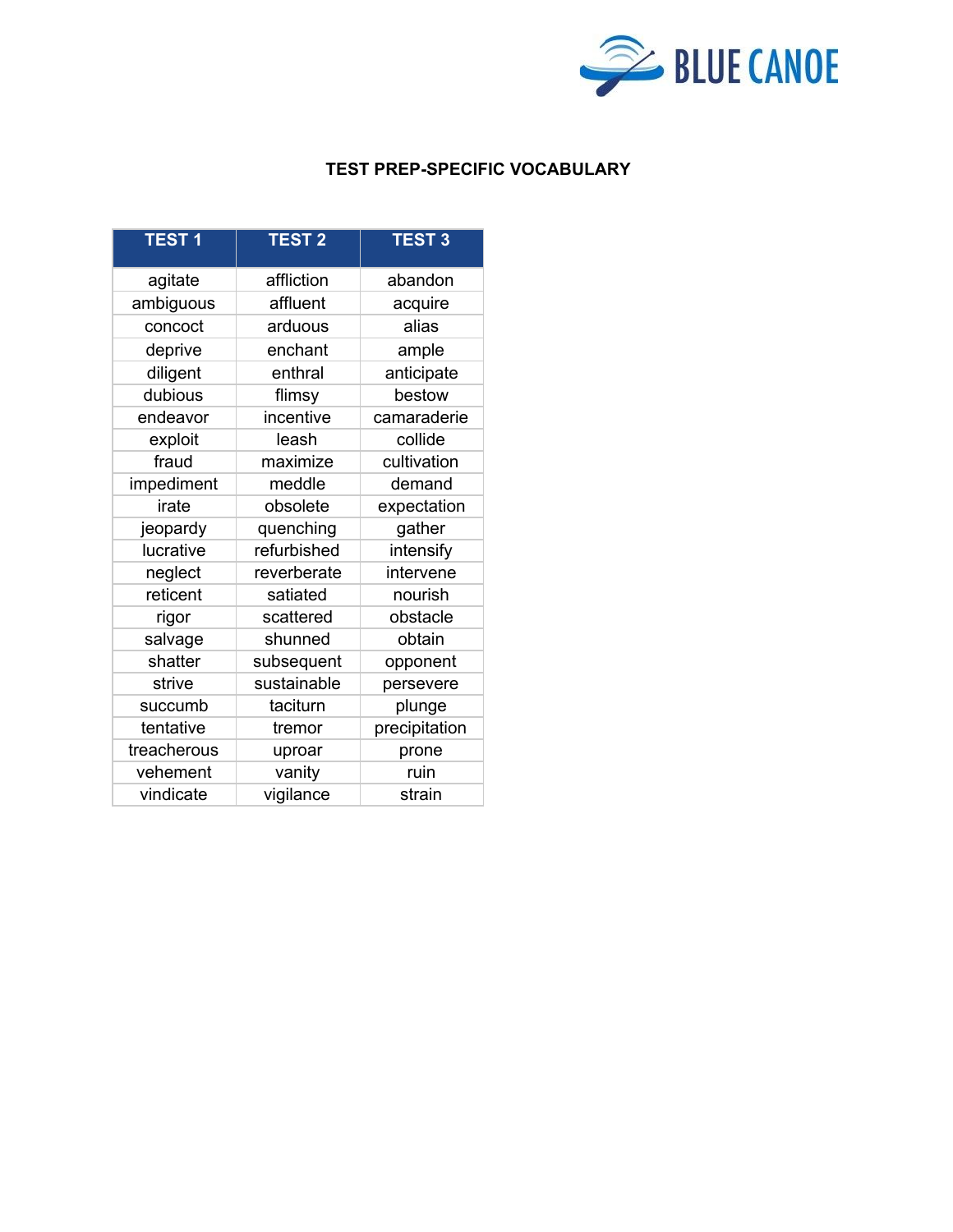

## **DAY-TO-DAY VOCABULARY**

| cookies<br>blouse<br>baking<br>assist<br>amused<br>boil<br>delete<br>boots<br>bath<br>annoyed<br>button<br>broil<br>breakfast<br>ashamed<br>digital<br>comfortable<br>download<br>cardigan<br>chop<br>can<br>cashmere<br>colander<br>clean<br>emoji<br>concerned<br>coffee<br>confident<br>file<br>cotton<br>dice<br>confused<br>denim<br>dessert<br>grate<br>icon<br>hoodie<br>grilling<br>dinner<br>delighted<br>internet<br>knife<br>drink<br>depressed<br>keyboard<br>jeans<br>jewelry<br>ladle<br>disappointed<br>link<br>eat<br>leather<br>lid<br>doubtful<br>help<br>meme | <b>Clothing</b> | <b>Cooking</b> | <b>Daily Life</b> | <b>Emotions</b> | <b>Internet</b> |
|----------------------------------------------------------------------------------------------------------------------------------------------------------------------------------------------------------------------------------------------------------------------------------------------------------------------------------------------------------------------------------------------------------------------------------------------------------------------------------------------------------------------------------------------------------------------------------|-----------------|----------------|-------------------|-----------------|-----------------|
|                                                                                                                                                                                                                                                                                                                                                                                                                                                                                                                                                                                  |                 |                |                   |                 |                 |
|                                                                                                                                                                                                                                                                                                                                                                                                                                                                                                                                                                                  |                 |                |                   |                 |                 |
|                                                                                                                                                                                                                                                                                                                                                                                                                                                                                                                                                                                  |                 |                |                   |                 |                 |
|                                                                                                                                                                                                                                                                                                                                                                                                                                                                                                                                                                                  |                 |                |                   |                 |                 |
|                                                                                                                                                                                                                                                                                                                                                                                                                                                                                                                                                                                  |                 |                |                   |                 |                 |
|                                                                                                                                                                                                                                                                                                                                                                                                                                                                                                                                                                                  |                 |                |                   |                 |                 |
|                                                                                                                                                                                                                                                                                                                                                                                                                                                                                                                                                                                  |                 |                |                   |                 |                 |
|                                                                                                                                                                                                                                                                                                                                                                                                                                                                                                                                                                                  |                 |                |                   |                 |                 |
|                                                                                                                                                                                                                                                                                                                                                                                                                                                                                                                                                                                  |                 |                |                   |                 |                 |
|                                                                                                                                                                                                                                                                                                                                                                                                                                                                                                                                                                                  |                 |                |                   |                 |                 |
|                                                                                                                                                                                                                                                                                                                                                                                                                                                                                                                                                                                  |                 |                |                   |                 |                 |
|                                                                                                                                                                                                                                                                                                                                                                                                                                                                                                                                                                                  |                 |                |                   |                 |                 |
|                                                                                                                                                                                                                                                                                                                                                                                                                                                                                                                                                                                  | scarf           | peel           | juice             | enthusiastic    | memory          |
| silk<br>modem<br>laundry<br>exhausted<br>poach                                                                                                                                                                                                                                                                                                                                                                                                                                                                                                                                   |                 |                |                   |                 |                 |
| skirt<br>lunch<br>fascinated<br>pot<br>password                                                                                                                                                                                                                                                                                                                                                                                                                                                                                                                                  |                 |                |                   |                 |                 |
| slacks<br>frustrated<br>meat<br>paste<br>roast                                                                                                                                                                                                                                                                                                                                                                                                                                                                                                                                   |                 |                |                   |                 |                 |
| nutrition<br>suede<br>saute<br>inspired<br>processing                                                                                                                                                                                                                                                                                                                                                                                                                                                                                                                            |                 |                |                   |                 |                 |
| lonely<br>suit<br>scramble<br>okay<br>scanner                                                                                                                                                                                                                                                                                                                                                                                                                                                                                                                                    |                 |                |                   |                 |                 |
| motivated<br>thank you<br>sweater<br>simmer<br>search                                                                                                                                                                                                                                                                                                                                                                                                                                                                                                                            |                 |                |                   |                 |                 |
| sweatshirt<br>slice<br>time<br>select<br>nervous                                                                                                                                                                                                                                                                                                                                                                                                                                                                                                                                 |                 |                |                   |                 |                 |
| swimsuit<br>spatula<br>vegetables<br>optimistic<br>software                                                                                                                                                                                                                                                                                                                                                                                                                                                                                                                      |                 |                |                   |                 |                 |
| overwhelmed<br>steam<br>tights<br>text                                                                                                                                                                                                                                                                                                                                                                                                                                                                                                                                           |                 |                |                   |                 |                 |
| tuxedo<br>strainer<br>pleased<br>upload                                                                                                                                                                                                                                                                                                                                                                                                                                                                                                                                          |                 |                |                   |                 |                 |
| underwear<br>proud<br>tongs<br>username                                                                                                                                                                                                                                                                                                                                                                                                                                                                                                                                          |                 |                |                   |                 |                 |
| whisk<br>satisfied<br>virus<br>zipper                                                                                                                                                                                                                                                                                                                                                                                                                                                                                                                                            |                 |                |                   |                 |                 |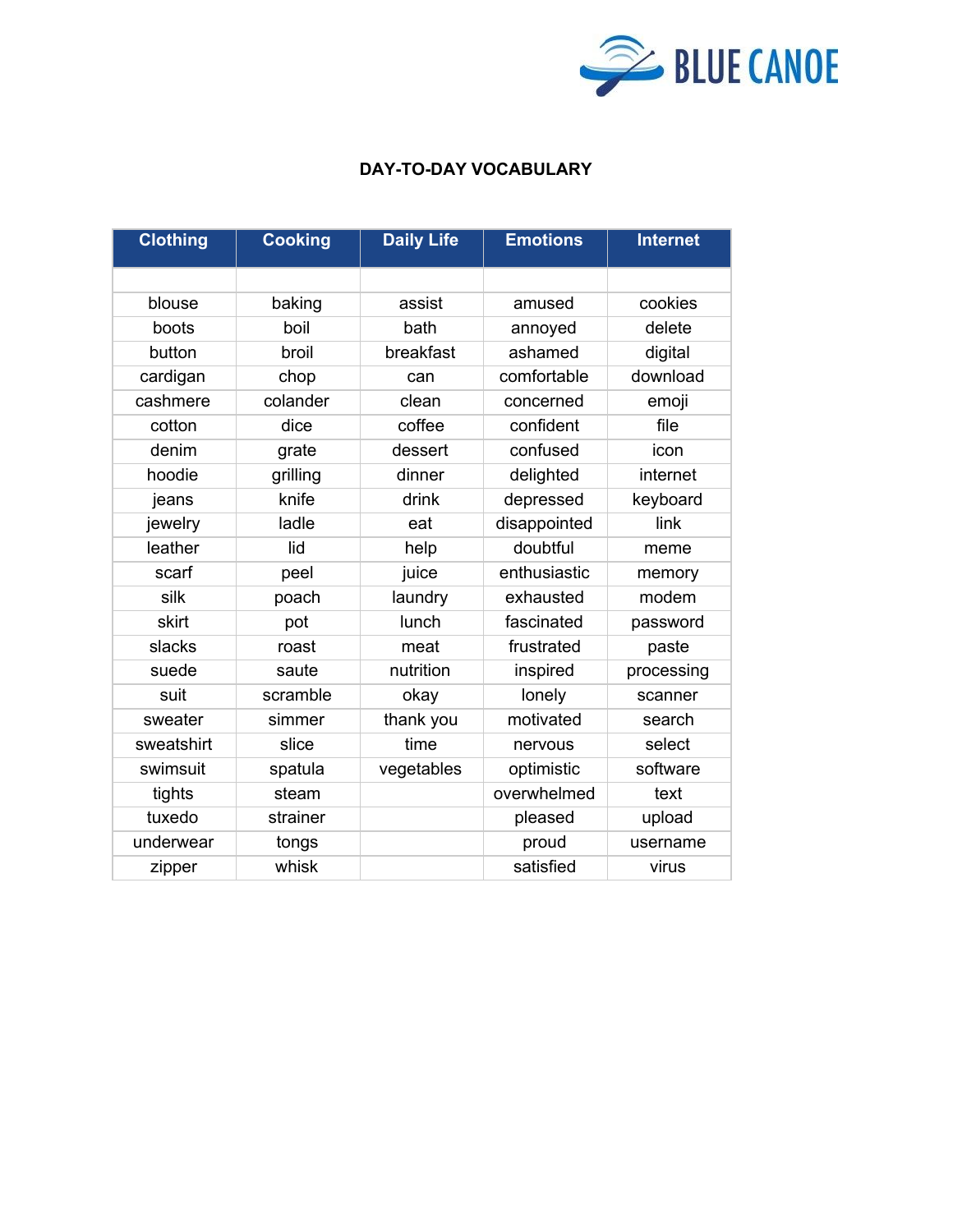

| <b>Occupations</b> | <b>Past Tenses</b> | <b>Shopping</b> | <b>Sports</b> | <b>Travel</b> |
|--------------------|--------------------|-----------------|---------------|---------------|
| accountant         | ate                | bargain         | baseball      | adventure     |
| aide               | became             | bookstore       | basketball    | capital       |
| architect          | become             | boutique        | boxing        | country       |
| artist             | bring              | browse          | catch         | cruise        |
| assistant          | brought            | cart            | championship  | culture       |
| attorney           | did                | cash            | clubs         | flight        |
| bookkeeper         | done               | cashier         | cycling       | guide         |
| cardiologist       | drawn              | cheap           | dribble       | holiday       |
| designer           | drew               | clearance       | fan           | hotel         |
| engineer           | eaten              | clerk           | football      | international |
| entrepreneur       | gave               | clothing        | golf          | itinerary     |
| executive          | given              | credit          | gymnastics    | journey       |
| guard              | gone               | department      | pitch         | layover       |
| intern             | knew               | discount        | practice      | massage       |
| lawyer             | known              | expensive       | race          | museum        |
| musician           | ran                | grocery         | racket        | relax         |
| pediatrician       | run                | liquidation     | running       | shuttle       |
| physician          | saw                | price           | skiing        | souvenir      |
| psychologist       | seen               | purchase        | soccer        | tour          |
| receptionist       | taken              | purse           | tackle        | town          |
| scientist          | took               | return          | tennis        | travel        |
| server             | went               | shipping        | throw         | vacation      |
| telemarketer       | written            | supermarket     | tournament    | visitor       |
| worker             | wrote              | wallet          | training      | weekend       |